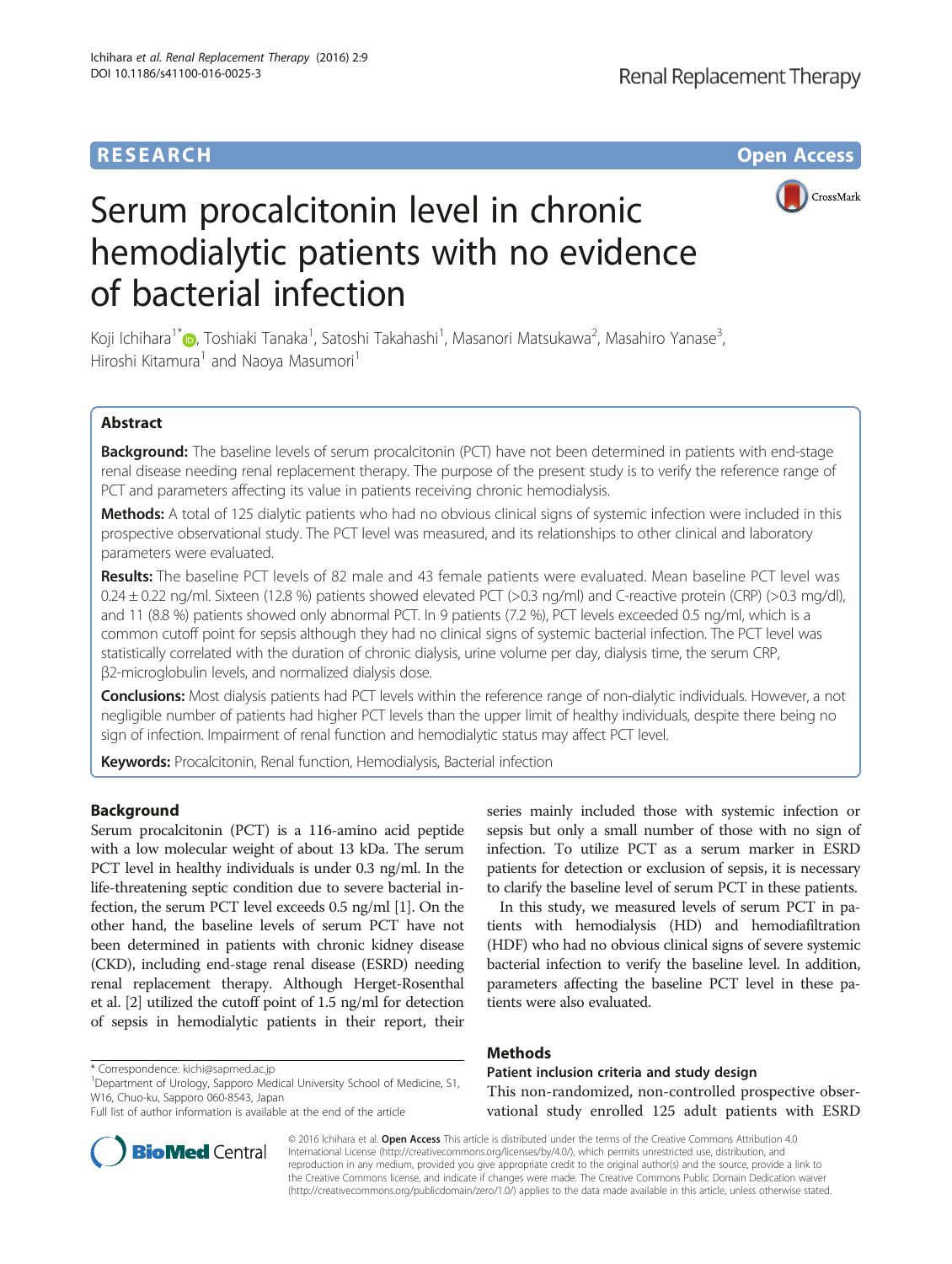undergoing chronic intermittent HD or HDF. All patients received dialysis by using a high-flux membrane. Overall, 11 patients had arteriovenous graft for dialysis. There was no patient who had a trouble in the blood access at the time of PCT measurement. All patients were clinically stable, were free from clinical signs of systemic infection, and had no history of surgery during 1 month prior to this study. They had been receiving clinical and laboratorial evaluation routinely to detect the sign of infection every 2 weeks since dialysis induction. Systemic computed tomography was done to rule out active infectious disease if patients had physical and laboratory findings suggestive of infection such as high fever exceeding 38 °C, C-reactive protein (CRP) elevation, or leukocytosis.

We obtained plasma and serum samples from them before dialysis when 2 days had passed from the last dialysis because the timing was reliable to evaluate static state in hemodialytic patients. PCT levels were measured by electrochemiluminescence immunoassay. The results were compared to the normal cutoff level (0.3 ng/ml) and that of sepsis (0.5 ng/ml) in normal individuals. In addition, we calculated the variables associated with dialytic efficiency and the nutrition index by using data obtained from blood samples before and after dialysis. The correlations between PCT and these variables were evaluated.

The study protocol was approved by the institutional review board and conducted in accordance with the ethical principles that have their origin in the Declaration of Helsinki (acceptance number 24-93). All participants provided signed informed consent before joining the study.

#### Statistical analysis

PCT data was presented as mean (±standard deviation) and median (range) value. The differences in PCT data between groups were examined using Mann-Whitney  $U$  test as non-parametric analysis. Correlations were determined by Spearman's rank correlation test as univariate analysis. Correlation coefficient more than ±0.8 was defined as strong association in this study. Moreover, multiple linear regression analysis was performed to detect independent parameter that could predict PCT elevation using the variables which showed significant correlation in univariate analysis. However, if each parameter had strong or opposite correlation, the variables which had stronger correlation with PCT were selected to exclude multicollinearity. All statistical tests were two-sided, and statistical significance was defined as a  $p$  value of less than 0.05.

# Results

## Patients' characteristics and baseline serum PCT levels

The characteristics of 125 patients are shown in Table 1, and the distribution of serum PCT concentration is shown

| <b>Table 1</b> Patient characteristics |  |
|----------------------------------------|--|
|----------------------------------------|--|

|                                            | Mean $\pm$ SD (range)       | Number (%)           |
|--------------------------------------------|-----------------------------|----------------------|
| Age (years)                                | $66 \pm 11 (34 - 89)$       |                      |
| Male/female                                |                             | 82 (65.6)/43 (34.4)  |
| Duration of dialysis (years)               | $6 \pm 5 (0 - 23)$          |                      |
| Urine volume/day (ml)                      | $231 \pm 295 (0 - 1000)$    | 64 (51.2)            |
| Primary disease                            |                             |                      |
| DM nephropathy                             |                             | 57 (45.6)            |
| Non-DM                                     |                             | 68 (54.4)            |
| CGN                                        |                             | 19 (15.2)            |
| IgA nephritis                              |                             | 11(8.8)              |
| Nephrosclerosis                            |                             | 9(7.2)               |
| Others                                     |                             | 16 (12.8)            |
| Unknown                                    |                             | 13 (10.4)            |
| Modality of hemodialysis                   |                             |                      |
| HD/HDF                                     |                             | 112 (89.6)/13 (10.4) |
| Blood access                               |                             |                      |
| Native AVF/AVG                             |                             | 114 (91.2)/11 (8.8)  |
| Dialysis time (hours)                      | $3.9 \pm 0.5$ (2.3–5.2)     |                      |
| Fluctuation of BP during<br>dialysis       |                             |                      |
| Systolic pressure                          | $44 \pm 23 (-38 - 134)$     |                      |
| Diastolic pressure                         | $20 \pm 12$ (-24-59)        |                      |
| Serum creatinine (mg/dl)                   | $9.5 \pm 2.3$ (2-15.1)      |                      |
| White blood cell counts<br>$(x10^3/\mu L)$ | $5.55 \pm 2.16$ (2.32–16.9) |                      |
| C-reactive protein (mg/dl)                 | $0.3 \pm 0.8$ (0-7.4)       |                      |
| Ferritin (ng/ml)                           | $133 \pm 108$ (5-796)       |                      |
| β2 microglobulin (mg/dl)                   | $25.7 \pm 6.2$ (8.7–42.7)   |                      |
| Intact PTH (pg/ml)                         | $149 \pm 93 (5 - 496)$      |                      |
| albumin (g/dl)                             | $3.3 \pm 0.3$ (2.2-4.0)     |                      |
| Kt/V equivalent                            | $1.23 \pm 0.26$ (0.41-1.74) |                      |
| nPCR (g/kg/day)                            | $0.82 \pm 0.17$ (0.35-1.45) |                      |
| Total body water (ml/kg)                   | $557 \pm 48.6$ (428-722)    |                      |

CGN chronic glomerular nephritis, DM diabetes mellitus, HD hemodialysis, HDF hemodiafiltration, AVF arteriovenous fistula, AVG arteriovenous graft, BP blood pressure, nPCR normalized protein catabolic rate

in Fig. [1a](#page-2-0). The mean and median baseline serum PCT levels of them were  $0.24 \pm 0.22$  and  $0.18$  ng/ml  $(0.05-1.73)$ , respectively. Of them, the PCT levels in 27 patients (21.6 %) were elevated to above 0.3 ng/ml, which is the upper limit of the normal range in healthy individuals. Moreover, 9 patients (7.2 %) had baseline serum PCT levels of over 0.5 ng/ml, which is the cutoff point suggestive of sepsis in non-dialytic individuals. The details of them were shown in Table [2](#page-2-0).

In this cohort, 20 (16 %) patients had leukocytosis  $(>10<sup>4</sup>/\mu l)$  and/or elevated CRP (>0.3 mg/dl) in spite of normal PCT  $(\leq 0.3 \text{ ng/ml})$ . Furthermore, 16  $(12.8 \%)$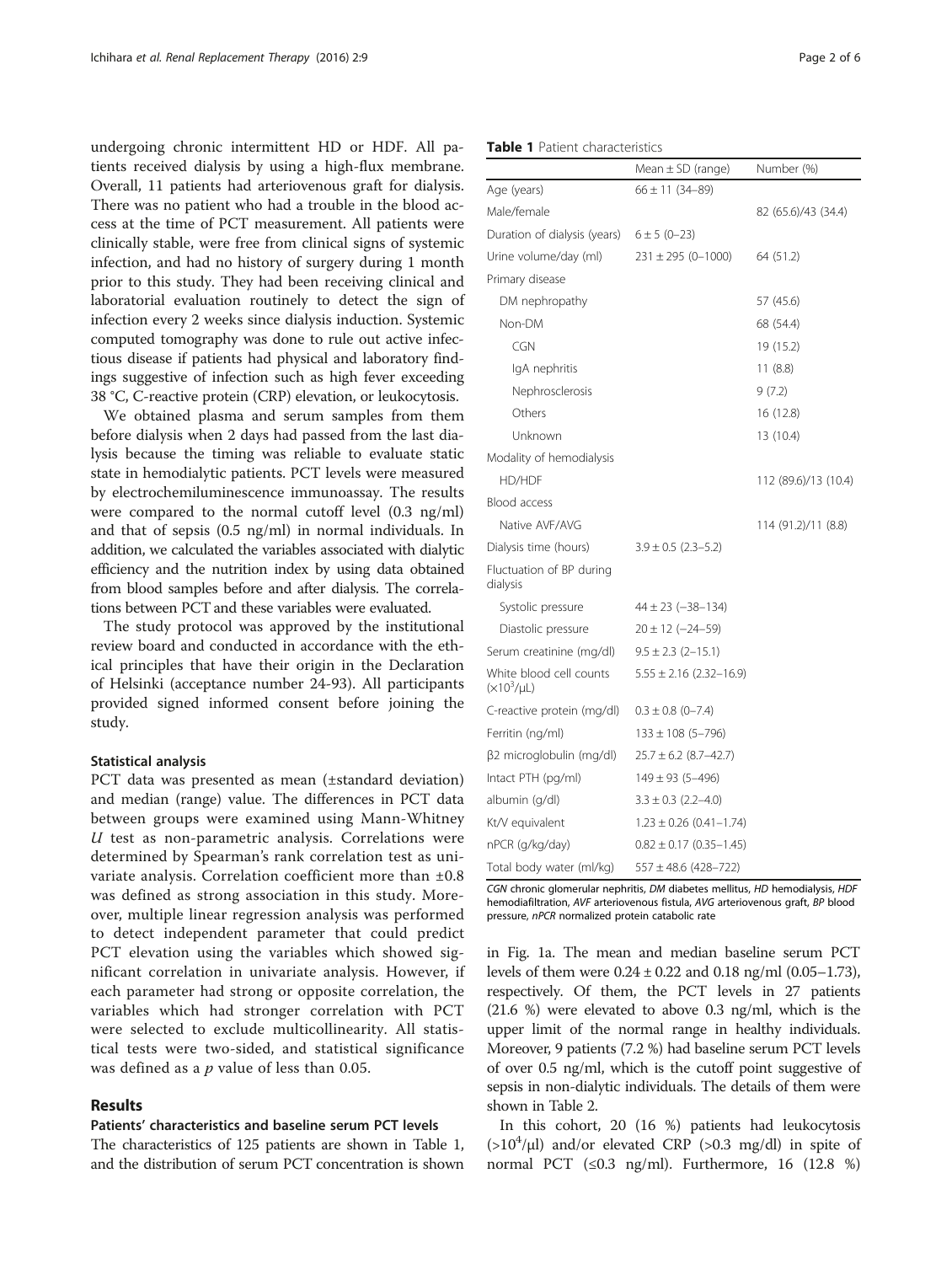<span id="page-2-0"></span>

patients showed both elevated PCT and CRP. These patients had potentially localized or latent infectious disease, although other clinical examinations and clinical courses did not suggest such status. Therefore, the distribution of PCT levels in the remaining 89 patients after excluding those with leukocytosis and/or elevated CRP is shown in Fig. 1b. The mean and median baseline serum PCT levels of them were  $0.23 \pm 0.25$  and  $0.17$  ng/ml  $(0.05-1.73)$ , respectively. Also among these patients, 5.6 % had baseline serum PCT levels of over 0.5 ng/ml.

All the nine patients with PCT over 0.5 ng/ml received further evaluations, including physical examination, abdominal computed tomography, chest X-ray, and/or blood culture, to detect the focus of bacterial infection. However,

obvious infectious disease could not be detected. Reconfirmation of PCT was performed at more than 12 months after the initial examination in only four cases (Nos (Numbers) 2, 3, 5, and 6 in this cohort, whose PCT levels were 0.47, 0.44, 0.20, and 0.61 ng/ml, respectively), whereas the remaining patients were lost to follow-up or died of cerebrovascular disease.

## The variables correlated with PCT

The relationships between variables and PCT are examined by Mann-Whitney  $U$  test and Spearman's rank correlation test in 125 patients and shown in Table [3](#page-3-0). The duration of dialysis ( $R = 0.245$ ,  $p = 0.0073$ ), dialysis time  $(R = 0.281, p = 0.0033)$ , CRP  $(R = 0.278, p = 0.0022)$ , serum

Table 2 Details of the patients with procalcitonin exceeded 0.5 ng/ml

| No. | Age | Sex    | $PCT$ (ng/ml) | CRP (mg/dl) | WBCs $(x103/\mu l)$ | Modality of hemodialysis | Duration of hemodialysis (years) | Blood access |
|-----|-----|--------|---------------|-------------|---------------------|--------------------------|----------------------------------|--------------|
|     | 59  | Female | 0.51          | 3.7         | 6.25                | HD                       |                                  | <b>AVF</b>   |
| 2   | 65  | Male   | 0.53          | 0           | 6.9                 | HD                       | 4                                | <b>AVF</b>   |
| 3   | 73  | Male   | 0.54          | 0.6         | 7.96                | <b>HDF</b>               | 23                               | <b>AVF</b>   |
| 4   | 84  | Male   | 0.6           | 1.6         | 7.62                | HD                       |                                  | <b>AVF</b>   |
| 5   | 62  | Male   | 0.65          | 0.1         | 6.1                 | HD                       | 5                                | <b>AVF</b>   |
| 6   | 85  | Male   | 0.84          | 0.2         | 3.53                | HD                       | 12                               | <b>AVF</b>   |
| 7   | 77  | Male   | 0.95          | 0.6         | 3.5                 | <b>HDF</b>               | 4                                | <b>AVF</b>   |
| 8   | 56  | Female | 1.52          | 0.2         | 6.71                | HD                       | 6                                | AVG          |
| 9   | 58  | Female | 1.73          | 0           | 3.22                | HD                       |                                  | <b>AVF</b>   |

PCT procalcitonin, CRP C-reactive protein, WBCs white blood cell counts, HD hemodialysis, HDF hemodiafiltration, AVF arteriovenous fistula, AVG arteriovenous graft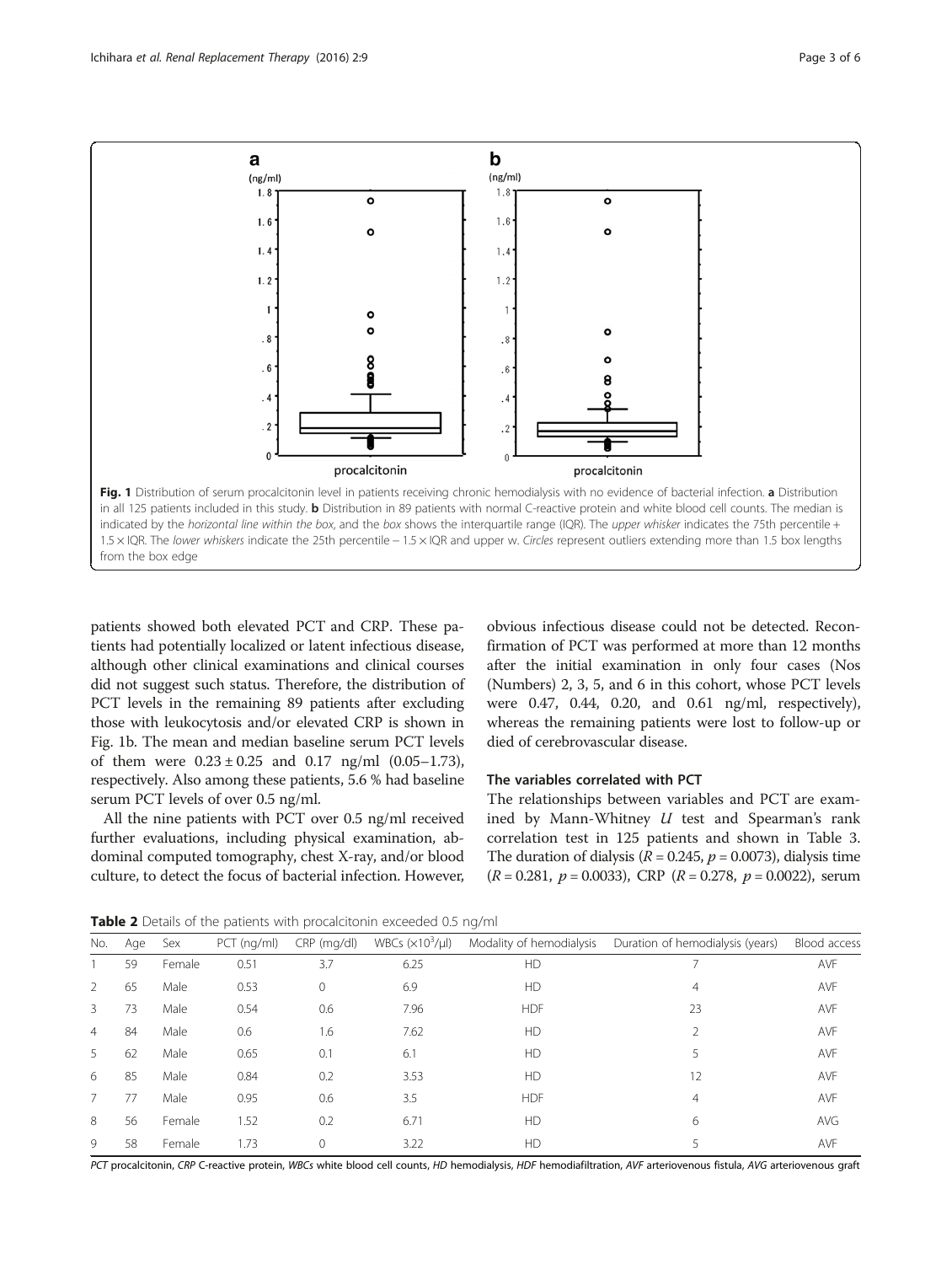<span id="page-3-0"></span>

| <b>Table 3</b> Results of the correlations between procalcitonin (PCT) |
|------------------------------------------------------------------------|
| and the other variables using Mann-Whitney U test and Spearman's       |
| rank correlation test in 125 patients                                  |

| Variables (number of Pts)            | PCT mean, median<br>(range) (ng/ml) | R        | p value  |
|--------------------------------------|-------------------------------------|----------|----------|
| Sex                                  |                                     |          | 0.4397   |
| Male (82)                            | $0.238, 0.185 (0.05 - 0.95)$        |          |          |
| Female (43)                          | $0.264, 0.170 (0.05 - 1.73)$        |          |          |
| Primary disease                      |                                     |          | 0.4330   |
| DM nephropathy (57)                  | $0.222, 0.180 (0.05 - 0.84)$        |          |          |
| Non-DM (68)                          | $0.268, 0.185 (0.05 - 1.73)$        |          |          |
| Modality of hemodialysis             |                                     |          | 0.0831   |
| HD (112)                             | 0.240, 0.180 (0.05-1.73)            |          |          |
| HDF (13)                             | $0.308, 0.240 (0.11 - 0.95)$        |          |          |
| Blood access                         |                                     |          | 0.8205   |
| Native AVF (114)                     | $0.242, 0.180 (0.05 - 1.73)$        |          |          |
| AVG (11)                             | 0.304, 0.190 (0.10-1.52)            |          |          |
| Age                                  |                                     | 0.071    | 0.4408   |
| Duration of dialysis                 |                                     | 0.245    | 0.0073   |
| Urine volume/day (64)                |                                     | $-0.348$ | 0.0057   |
| Dialysis time                        |                                     | 0.281    | 0.0033   |
| Fluctuation of BP during<br>dialysis |                                     |          |          |
| Systolic pressure                    |                                     | 0.048    | 0.5939   |
| Diastolic pressure                   |                                     | 0.102    | 0.2556   |
| Serum creatinine                     |                                     | 0.136    | 0.1342   |
| White blood cell counts              |                                     | 0.159    | 0.0784   |
| C-reactive protein                   |                                     | 0.278    | 0.0022   |
| Ferritin                             |                                     | 0.096    | 0.2933   |
| β2 microglobulin                     |                                     | 0.229    | 0.0112   |
| Intact PTH                           |                                     | 0.048    | 0.6061   |
| Albumin                              |                                     | $-0.125$ | 0.1350   |
| Kt/V equivalent                      |                                     | 0.352    | < 0.0001 |
| n <sub>PCR</sub>                     |                                     | 0.125    | 0.1685   |
| Total body water volume              |                                     | $-0.007$ | 0.9264   |

Pts patients, DM diabetes mellitus, HD hemodialysis, HDF hemodiafiltration, AVF arteriovenous fistula, AVG arteriovenous graft, Kt/V normalized dialysis dose, BP blood pressure, nPCR normalized protein catabolic rate

β2 microglobulin (β2MG) level (R = 0.229,  $p = 0.0112$ ), and normalized dialysis dose (Kt/V) equivalent (Kt/Ve)  $(R = 0.352, p < 0.0001)$  had statistically significant positive correlations with PCT although the importance of association in each variable was weak. In addition, urine volume per day ( $R = -0.348$ ,  $p = 0.0057$ ) had a significant negative correlation with PCT. On the other hand, primary disease, the type of vascular access, and modality of hemodialysis were not correlated with PCT. Multiple linear regression analysis was performed using parameters which had significant correlation in univariate analysis except for dialysis time. Finally, no statistically significant parameter which could predict PCT elevation was determined in this cohort.

As subanalysis, we also evaluated the correlation in 89 patients with normal CRP and without leukocytosis (Table 4). The duration of dialysis ( $R = 0.301$ ,  $p = 0.0054$ ), dialysis time  $(R = 0.406, p = 0.0002)$ , serum creatinine  $(R = 0.293, p = 0.0062)$ , and Kt/Ve  $(R = 0.398, p = 0.0002)$ showed statistically significant correlation, but no variable could predict PCT elevation.

Table 4 Results of correlations between procalcitonin (PCT) and the other variables in 89 patients without leukocytosis and elevated CRP

| Variables (number of Pts)            | PCT mean, median<br>(range) (ng/ml) | R        | p value |
|--------------------------------------|-------------------------------------|----------|---------|
| Sex                                  |                                     |          | 0.6660  |
| Male (59)                            | $0.210, 0.170 (0.05 - 0.84)$        |          |         |
| Female (30)                          | $0.267, 0.165 (0.05 - 1.73)$        |          |         |
| Primary disease                      |                                     |          | 0.5464  |
| DM nephropathy (40)                  | $0.203, 0.165 (0.05 - 0.84)$        |          |         |
| Non-DM (49)                          | 0.250, 0.170 (0.05-1.73)            |          |         |
| Modality of hemodialysis             |                                     |          | 0.7601  |
| HD (82)                              | $0.232, 0.170 (0.05 - 1.73)$        |          |         |
| HDF(7)                               | $0.191, 0.170 (0.11 - 0.31)$        |          |         |
| Blood access                         |                                     |          | 0.5319  |
| Native AVF (81)                      | 0.218, 0.170 (0.05-1.73)            |          |         |
| AVG (8)                              | $0.341, 0.195 (0.10 - 1.52)$        |          |         |
| Age                                  |                                     | $-0.038$ | 0.7012  |
| Duration of dialysis                 |                                     | 0.301    | 0.0054  |
| Urine volume/day (45)                |                                     | $-0.247$ | 0.0703  |
| Dialysis time                        |                                     | 0.406    | 0.0002  |
| Fluctuation of BP during<br>dialysis |                                     |          |         |
| Systolic pressure                    |                                     | 0.114    | 0.2929  |
| Diastolic pressure                   |                                     | 0.163    | 0.1315  |
| Serum creatinine                     |                                     | 0.293    | 0.0062  |
| White blood cell counts              |                                     | 0.068    | 0.5308  |
| C-reactive protein                   |                                     | 0.113    | 0.3371  |
| Ferritin                             |                                     | 0.074    | 0.4956  |
| β2 microglobulin                     |                                     | 0.193    | 0.0728  |
| Intact PTH                           |                                     | 0.080    | 0.4645  |
| Albumin                              |                                     | 0.015    | 0.9532  |
| Kt/V equivalent                      |                                     | 0.398    | 0.0002  |
| <b>nPCR</b>                          |                                     | 0.109    | 0.3128  |
| Total body water volume              |                                     | $-0.127$ | 0.2263  |

Pts patients, DM diabetes mellitus, HD hemodialysis, HDF hemodiafiltration, AVF arteriovenous fistula, AVG arteriovenous graft, Kt/V normalized dialysis dose, BP blood pressure, nPCR normalized protein catabolic rate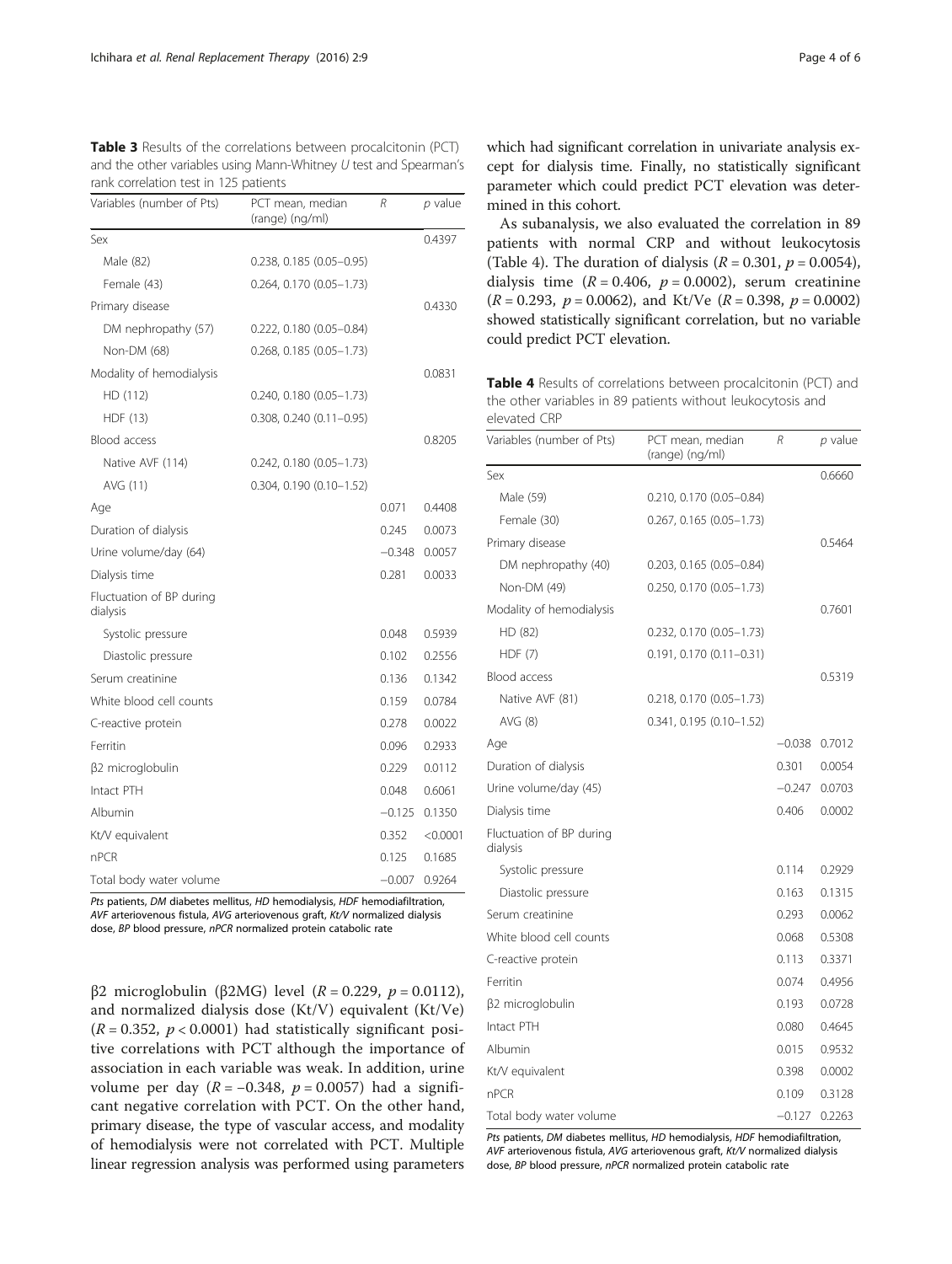# **Discussion**

PCT is accepted widely in real life clinical practice as a marker not only for diagnosis but also for the therapeutic effectiveness of treatment for sepsis due to bacterial infection. However, the static and dynamic statuses of PCT in patients with ESRD have remained unclear, particularly for those receiving HD or HDF. A limited number of reports showed that PCT was a useful diagnostic marker for systemic bacterial infections in patients with renal insufficiency [[3](#page-5-0), [4](#page-5-0)]. It is well known that impaired renal function and the non-physiologic status related to chronic hemodialysis can affect some biochemical and hormonal measurements. To date, an appropriate cutoff point for serum PCT suggesting systemic bacterial infection in ESRD patients has not been determined. Therefore, we think that it is important to investigate the baseline levels of serum PCT in ESRD patients with no evidence of bacterial infection to utilize PCT for ESRD patients in clinical settings. To the best of our knowledge, this study included the largest number of those with ESRD with no evidence of systemic bacterial infection.

In the present study, PCT levels in most ESRD patients receiving chronic hemodialysis were the same as those in healthy individuals. However, 27 of the 125 patients (21.6 %) had PCT levels exceeding 0.3 ng/ml, including 9 with PCT  $>0.5$  ng/ml. Two of these 9 patients (nos. 8 and 9) had extremely high PCT levels, despite stable general condition and no abnormal findings in any other examinations. Although ESRD patients with dialysis sometimes lack subjective symptoms, they normally exhibit some objective findings such as high fever, tachycardia, tachypnea, and/or hypotension when suffering from severe infection or sepsis. Therefore, the solitary elevation of PCT is unlikely to mean early detection of infectious disease. Although repeated measurement was done only in 4 patients, 3 of them had the same level as the initial level.

The PCT level can be elevated in patients with renal insufficiency since PCT is a low molecular weight protein that can be filtered by the renal glomerulus and absorbed by the renal tubules [\[5\]](#page-5-0). Herget-Rosenthal et al. [[6](#page-5-0)] reported that the PCT level gradually increased according to the degree of deterioration in renal function and was influenced by the type of the renal replacement therapy. The baseline levels of PCT in CKD patients at stages I to IV did not differ from those in controls. On the other hand, PCT levels in patients with stage V CKD and peritoneal dialysis (PD) were significantly higher than those in controls and patients with stages I to IV CKD. PCT levels in hemodialytic patients were significantly higher than those in CKD and PD patients in any stage. In general, PD patients tend to have more residual renal function than hemodialytic patients, which may be the reason for the difference of PCT levels between them.

In our study, PCT had positive correlations to the duration of dialysis, dialysis time, β2MG, and Kt/Ve and a negative correlation to urine volume. A longer period of hemodialysis, longer dialysis in each session, and higher Kt/Ve and decreased urine volume were all associated with dependence on hemodialysis and might be correlated to lesser residual renal function. β2MG is low molecular weight protein like PCT and increases in relation to the duration of dialysis. These results supported the relationship between the residual renal function and PCT level. Furthermore, PCT in HDF patients tended to be higher than that in patients with HD, although there was no statistically significant difference. HDF is thought to be appropriate for patients with longer duration of receiving hemodialysis because such patients often have hemodynamic trouble during dialysis or have high β2MG. Residual renal function tends to be low in these patients, which may explain the higher PCT level in HDF patients. However, the number of HDF patients in the present study was too small, and further study is needed to clarify this situation.

On the other hand, it may be difficult to explain the increase in PCT levels only by the decrease in residual renal function because the amount of PCT produced in thyroidal C cells is usually extremely small in healthy individuals. Uremia has various influences on the general condition of patients with ESRD [\[7\]](#page-5-0). Inflammatory cytokines produced and released by uremia cause chronic inflammation in the whole body. The activation of TNF-alpha, an inflammatory cytokine, is well known to promote PCT production [[1](#page-5-0)]. In addition, uremia promotes the release of acute phase inflammatory reaction substances like CRP. Uremia may potentially induce the production of PCT in hemodialytic patients. In this study, patients with high PCT levels did not always have elevated CRP or leukocytosis. However, there was a correlation between PCT and CRP, production of both of which might be due to inflammatory cytokines induced by uremia. Thus, uremia might also be an explanation for the increase in baseline PCT levels in patients with dialysis, although we did not evaluate the serum levels of inflammatory cytokines in this study. On the other hand, we could not show a statistically significant correlation between WBC and PCT. The function of WBCs can deteriorate due to uremia, malnutrition, and various drugs. Moreover, the number of WBCs in the peripheral blood is changed by dialysis [[8](#page-5-0)]. These factors might affect the discrepancy between the elevation of PCT and WBCs.

The type of dialysis membrane can affect the PCT levels [[2](#page-5-0), [9](#page-5-0)]. Hemodialysis with a high-flux membrane removes 30–80 % of PCT in the serum, and the influence lasts for more than 48 h although a low-flux membrane does not dialyze PCT. Because the current study did not include patients receiving hemodialysis with a low-flux membrane, the influence of the type of membrane could not be